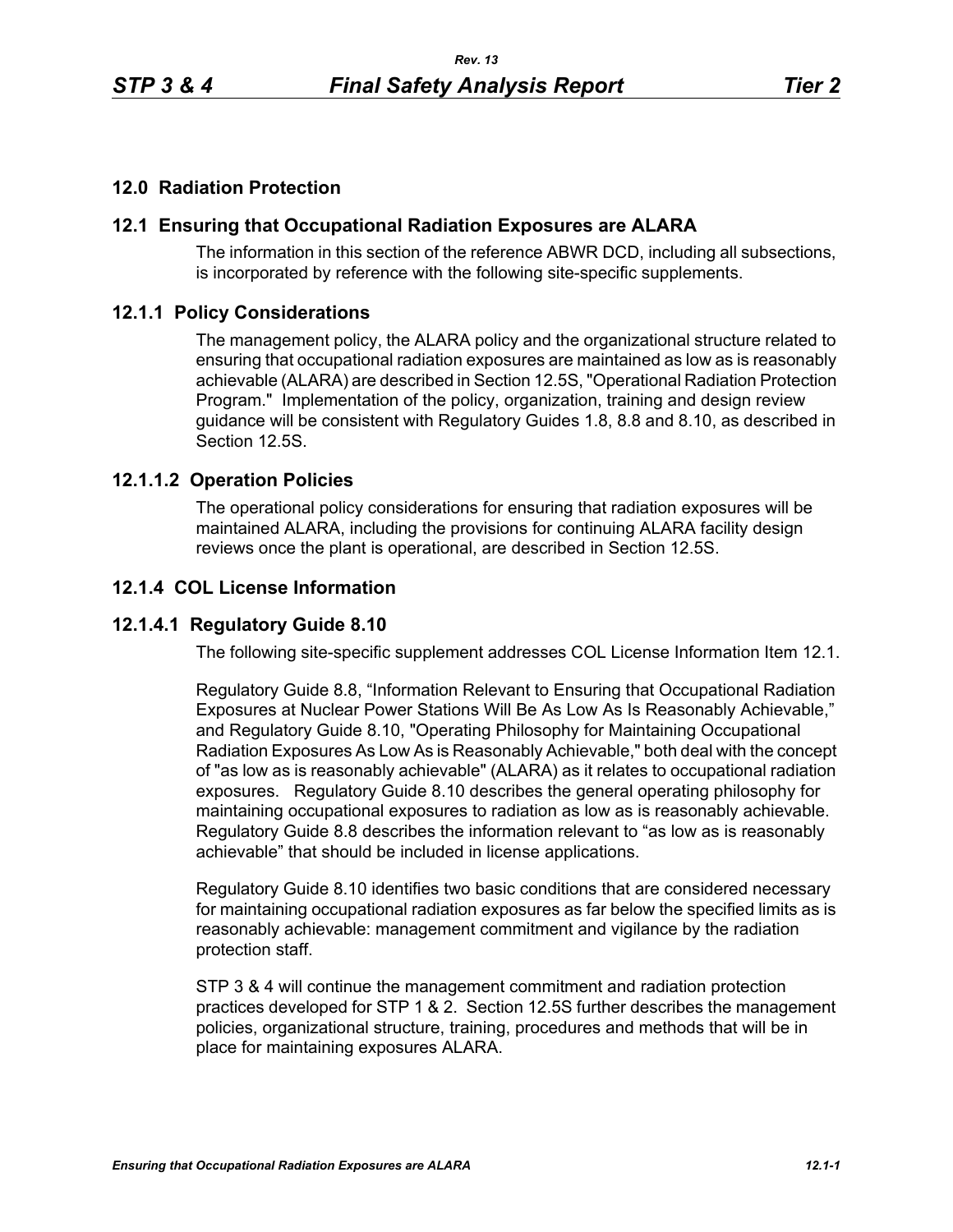# **12.1.4.2 Regulatory Guide 1.8**

The following site-specific supplement addresses COL License Information Item 12.2.

Regulatory Guide 1.8, "Qualification and Training of Personnel for Nuclear Power Plants," provides guidance for the selection, qualification and training of personnel at nuclear power plants. The STP 3 & 4 conformance with Regulatory Guide 1.8, as it pertains to the Health Physics organization and the management of the Health Physics organization, is described in Section 12.5S.

# **12.1.4.3 Occupational Radiation Exposures**

The following site-specific supplement addresses COL License Information Item 12.3.

Occupational radiation exposures will be maintained ALARA by means of the Operational Radiation Protection Program described in Section 12.5S. The detailed policies and plans for maintaining occupational radiation exposures ALARA will be consistent with the guidance in Regulatory Guides 8.8 and 8.10. The detailed procedures will be prepared consistent with the guidance in Regulatory Guides 1.8, 8.2, 8.7, 8.8 and 8.10, the guidance referenced in NUREG-1736 that is applicable to power reactors, and the requirements in the QAPD (NEI 06-14).

The operational plans, procedures and policies currently in use at STP 1 & 2 reflect industry experience and guidance. They will be used, in conjunction with the guidance contained in the documents identified above, to develop the policies, plans and procedures for STP 3 & 4. Many of these plans, procedures and policies will be common to all four units.

Section 12.3, "Radiation Protection Design Features" describes the many features that have been designed into the plant, incorporating information from operating plant experience and from other plant designs. The management policy described in Section 12.5S includes the provision to continue to assure that the plant is designed, constructed and operated such that occupational and public radiation exposures and releases are maintained ALARA

Section 12.5S describes methods that will be factored into procedures for maintaining radiation exposure-related operations such as maintenance, inservice inspection, radwaste handling and refueling ALARA.

STP 3 & 4 will follow the guidance provided in Regulatory Guides 8.2, 8.7, 8.9, 8.13, 8.15, 8.20, 8.25, 8.26, 8.27, 8.28, 8.29, 8.34, 8.35, and 8.38 in carrying out the operational radiation protection program.

# **12.1.4.4 Regulatory Guide 8.8**

The following site-specific supplement addresses COL License Information Item 12.4.

Regulatory Guide 8.8, "Information Relevant to Ensuring that Occupational Radiation Exposures at Nuclear Power Stations Will Be As Low As Is Reasonably Achievable," provides guidance for maintaining the annual dose to individual plant personnel, as